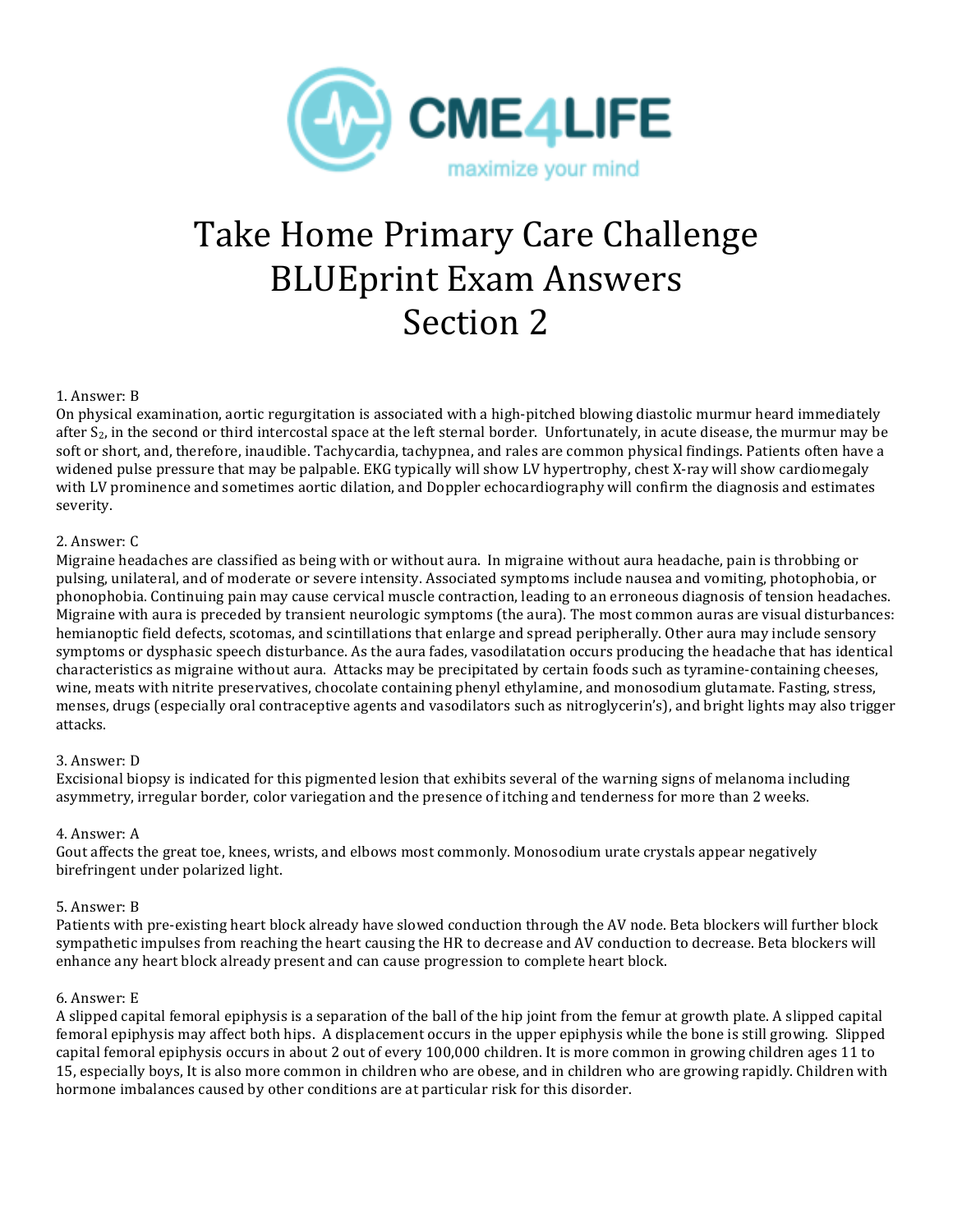# 7. Answer: D

Alpha1-antitrypsin (AAT) deficiency, first described in 1963, is one of the most common inherited disorders among white persons. Its primary manifestation is early-onset panacinar emphysema. About 1-3% of patients with diagnosed chronic obstructive pulmonary disease (COPD) are predicted to have alpha1-antitrypsin deficiency. Slowly progressive dyspnea is the primary symptom.

# 8. Answer: D

Ventricular tachycardia is a moderately regular, wide complex rhythm, associated with structural heart disease with a usual rate of 160-240 BPM

# 9. Answer: C

Mycoplasma is a common cause of pneumonia in young patients, associated with gradual onset of symptoms which include constitutional symptoms and nonproductive cough. The chest x-ray often appears worse than the patient with patchy infiltrates. 

# 10. Answer: B

Amenorrhea, oligomenorrhea with anovulation, or infertility is present in approximately 90% of women with prolactinoma (prolactin-secreting pituitary tumor). These menstrual disorders usually present concurrently with galactorrhea (spontaneous flow of milk from the breasts) if it is present but may either precede or follow it. The amenorrhea is usually secondary and may follow pregnancy or oral contraceptive use.

# 11. Answer: C

Symptoms of pulmonary embolism include difficulty breathing, chest pain on inspiration and palpitations. Clinical signs include low blood oxygenation and cyanosis, rapid breathing and a rapid heart rate. Severe cases of pulmonary embolism can lead to collapse, abnormally low blood pressure, and sudden death. Diagnosis is based on these clinical findings in combination with laboratory tests and imaging studies. Treatment is typically with anticoagulant medication. Severe cases may require thrombolysis or may require surgical intervention.

# 12. Answer: C

The CT scan is very good in diagnosing diverticulitis. Images reveal localized thickening and hyperemia (increased blood flow) involving a segment of the colon wall, with inflammatory changes extending into the fatty tissues surrounding the colon. The diagnosis of acute diverticulitis is made confidently when the involved segment contains diverticula.

# 13. Answer: B

Esophageal candidiasis is an opportunistic infection of the esophagus by Candida albicans. The disease occurs in patients in immunocompromised states. Symptoms include: difficulty swallowing, fever (only if the fungus spreads further), oral thrush and painful swallowing.

# 14. Answer: C

There are no symptoms in the early stages of diabetic nephropathy. The only sign of kidney damage may be microalbumin in the urine. Normally, protein is not found in urine except during periods of high fever, strenuous exercise, pregnancy or infection.

# 15. Answer: B

Aortic dissection symptoms may be similar to other heart problems such as a myocardial infarction. Sudden severe chest or upper back pain, often described as a tearing, ripping or shearing sensation, that radiates to the neck or down the back is the most common presenting complaint.

# 16. Answer: D

The diagnosis of acute pancreatitis depends on a combination of clinical assessment and laboratory testing. Although the serum amylase is the cornerstone laboratory test used in establishing the diagnosis of acute pancreatitis, there are limitations in the sensitivity and specificity that may be important for the clinician to recognize. The serum lipase level may be especially useful in patients with alcohol-induced acute pancreatitis.

# 17. Answer: D

Posttraumatic Stress Disorder (PTSD) is seen large numbers of American combat veterans due to the lingering effects of combat stress.

# 18. Answer: A

The right iliopsoas muscle lies under the appendix when the patient is supine, so a positive psoas sign on the right may suggest appendicitis. A positive psoas sign may also be present in a patient with a psoas abscess.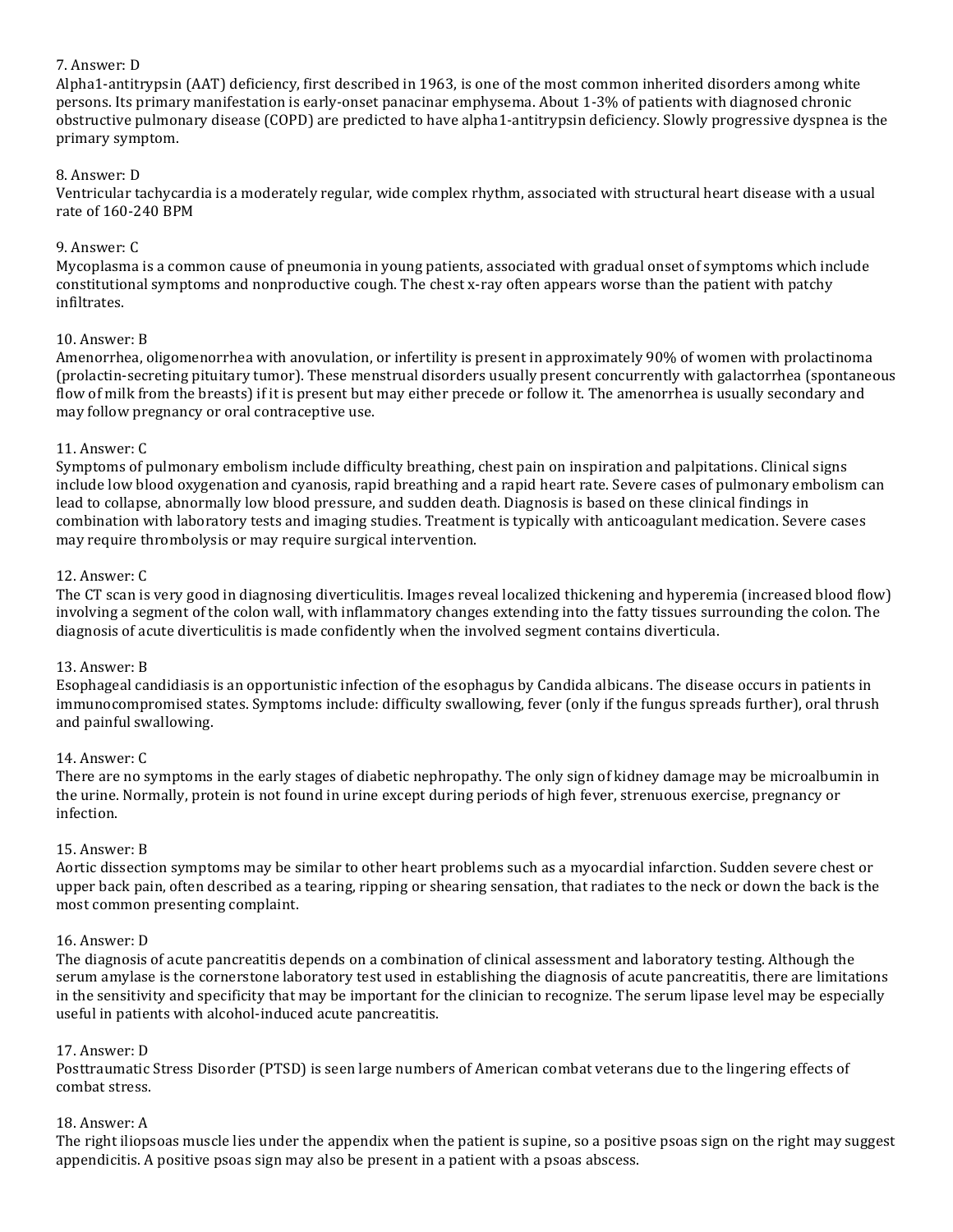# 19. Answer: E

Often a nondisplaced radial head fracture cannot be seen directly on plain radiographs. In those instances, the only clue may be an enlarged posterior fat pad visible on the lateral view. A visible posterior fat pad indicates fluid (e.g., blood) with the joint. In the setting of trauma, the presumption is an occult radial head fracture is present

# 20. Answer: C

This patient most likely has scabies. Skin scraping and demonstration of the organism, ova or feces under microscopy will confirm the diagnosis.

# 21. Answer: C

Arterial embolism requires prompt treatment and hospitalization. The goals of treatment are to control symptoms and to improve the interrupted blood flow to the affected area of the body. The cause of the clot, if found, should be treated to prevent further problems. Medications include: anticoagulants (heparin), antiplatelet medications, IV painkillers and at times thrombolytics. 

# 22. Answer: B

Loss of tympanic membrane mobility during pneumo-insufflation is the most reliable sign for diagnosing acute otitis media.

# 23. Answer: A

Closed-angle glaucoma accounts for less than 10% of glaucoma cases in the United States, about 10% of those patients with closed angles present with acute angle closure crises characterized by sudden ocular pain, seeing halos around lights, red eye, very high intraocular pressure (>30 mmHg), nausea and vomiting, sudden decreased vision, and a fixed, mid-dilated pupil. Acute angle closure is an ocular emergency.

# 24. Answer: B

Pre-eclampsia is the hypertension associated with proteinuria. This occurs in greater frequency in nulliparous, adolescent and black women. Pre-eclampsia is diagnosed when a pregnant woman develops high blood pressure (two separate readings taken at least six hours apart of 140 or more in systolic blood pressure and/or 90 or more in diastolic blood pressure) and 300 mg of protein in a 24-hour urine sample

# 25. Answer: C

Tension pneumothorax must be treated as a medical emergency. If the tension in the pleural space is not relieved, the patient is likely to die from inadequate cardiac output or marked hypoxemia. A large-bore needle should be inserted into the pleural space through the second anterior intercostal space. If large amounts of gas escape from the needle after insertion, the diagnosis is confirmed. The needle should be left in place until a thoracostomy tube can be inserted.

# 26. Answer: A

One of the benign tumors that result in facial paralysis is an acoustic neuroma. As it expands, it can put pressure on the facial nerve and cause facial paralysis.

# 27. Answer: C

Esophageal cancer has various subtypes, primarily squamous cell cancer (approx. 90-95% of all esophageal cancer worldwide) and adenocarcinoma (approx. 50-80% of all esophageal cancer in the United States). Squamous cell cancer arises from the cells that line the upper part of the esophagus. Adenocarcinoma arises from glandular cells that are present at the junction of the esophagus and stomach. Esophageal tumors usually lead to dysphagia, pain and other symptoms and are diagnosed with biopsy. Small and localized tumors are treated surgically with curative intent. Larger tumors tend not to be operable and hence are treated with palliative care; their growth can still be delayed with chemotherapy or radiation or a combination of the two.

# 28. Answer: E

Ulcerative colitis is an inflammatory bowel disease (IBD). It is a form of colitis, a disease of the colon that includes characteristic ulcers or open sores. The main symptom of active disease is usually constant diarrhea mixed with blood, of gradual onset. IBD is often confused with irritable bowel syndrome with (IBS), a troublesome, but much less serious, condition. Ulcerative colitis has similarities to Crohn's, another form of IBD. Ulcerative colitis is an intermittent disease, with periods of exacerbated symptoms, and periods that are relatively symptom-free. Although dietary modification may reduce the discomfort of a person with the disease, ulcerative colitis is not thought to be caused by dietary factors. Ulcerative colitis is treated as an autoimmune disease. Treatment is with anti-inflammatory drugs, immunosuppression, and biological therapy, targeting specific components of the immune response.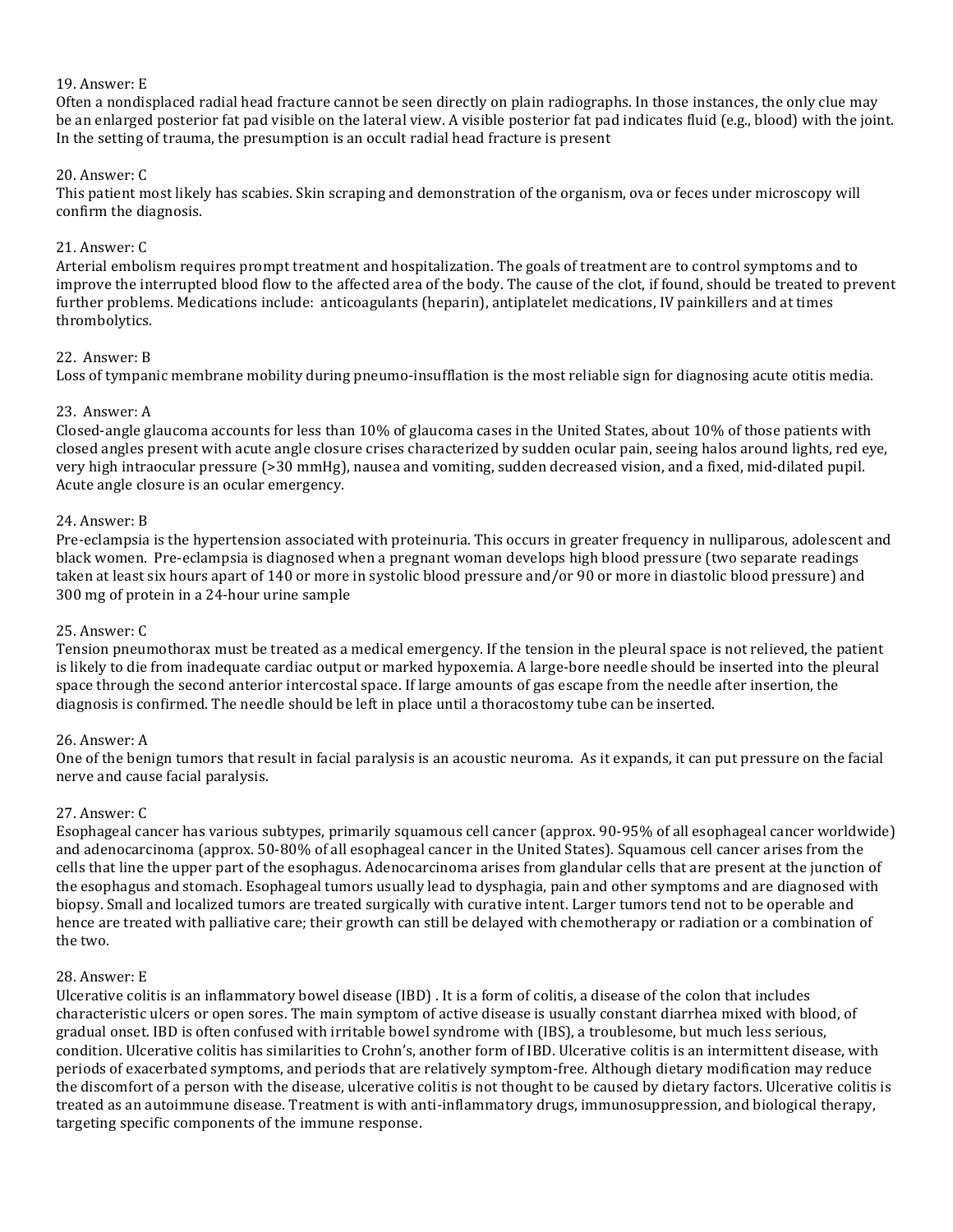# 29. Answer: C

Emphysema is a long-term, progressive disease that primarily causes shortness with the destruction of lung tissue involved in air exchange. Emphysema is an obstructive lung disease and the anatomy of the lung due to in part to the destruction of lung tissue around smaller airways. This tissue normally holds the bronchioles open, allowing air to leave the lungs on exhalation. When this tissue is damaged, these airways collapse, making it difficult for the lungs to empty and the air becomes trapped contributing to the "barrel" chest and the use of accessory muscles.

# 30. Answer: C

Rickets is a softening of bones in children due to deficiency or impaired metabolism of vitamin D, magnesium, phosphorus or calcium, potentially leading to fractures and deformity. Rickets is among the most frequent childhood diseases in many developing countries. The predominant cause is a vitamin D deficiency, but lack of adequate calcium in the diet may also lead to rickets.

# 31. Answer: D

Cardiac tamponade's classic presentation consists of the Beck triad, although this is not always present. The triad includes hypotension, jugular venous distention, and muffled heart tones. However, jugular venous distention is common in supine patients without tamponade and may not be seen in hypovolemic patients with tamponade. In addition, muffled heart sounds are difficult to hear during a noisy resuscitation. Although not commonly seen, electrical alternans on electrocardiogram (ECG) (positive and negative QRS axis alternating with each beat) is pathognomonic for the condition. A FAST exam can rapidly confirm the diagnosis.

# 32. Answer: B

Splinting in neutral position relieves impingement of the median nerve, thus improving symptoms of carpal tunnel.

#### 33. Answer: B

Since the patient is 36 weeks gestation and it has been greater than 12 hours since the leakage of fluid, labor should be induced to minimize infection.

#### 34. Answer: E

Giant cell arteritis (GCA), also called temporal arteritis, is a type of vasculitis in which the walls of the medium-sized and largesized arteries of the body become inflamed. This inflammation restricts blood flow through the affected blood vessels causing pain and sometimes more serious complications. GCA most often affects the arteries near the temple and those in the scalp, head, neck and arms it occurs in people older than 50 years. Women are more often affected than men. Early diagnosis and treatment with corticosteroids and serious complications as blindness can be prevented.

#### 35. Answer: D

Dressler Syndrome occurs post MI as a type of post-inflammatory pericarditis.

#### 36. Answer: B

People infected with the bacteria release it into their stool. The bacteria can spread from an infected person to contaminate water or food, or directly to another person. Outbreaks of shigellosis are associated with poor sanitation, contaminated food and water, and crowded living conditions. There are about 18,000 cases of shigellosis per year in the United States. The condition is most commonly seen in day care centers and similar places. Symptoms usually develop about 1 to 7 days (average 3 days) after contact with the bacteria. Symptoms include: acute abdominal pain or cramping, fever, blood, mucus, or pus in stool, tenesmus, nausea and vomiting, and diarrhea.

#### 37. Answer: A

Anorexia nervosa is an eating disorder that makes people lose more weight than is considered healthy for their age and height. Persons with this disorder may have an intense fear of weight gain, even when they are underweight. They may diet or exercise too much, or use other methods to lose weight. The exact causes of anorexia nervosa are unknown. Many factors probably are involved. Genes and hormones may play a role. Social attitudes promoting very thin body types may also be involved.

#### 38. Answer: A

Antisocial personality is associated with a disregard for the rights of others; there are no feelings of compassion or remorse for harming others.

#### 39. Answer: A

Essentials of diagnosis of Syphilis include a painless ulcer on genitalia, perianal area, rectum, pharynx, tongue, lip, or elsewhere nontender enlargement of regional lymph nodes, fluid expressed from lesion contains T pallidum by immunofluorescence or darkfield microscopy, serologic Non treponemal and treponemal tests.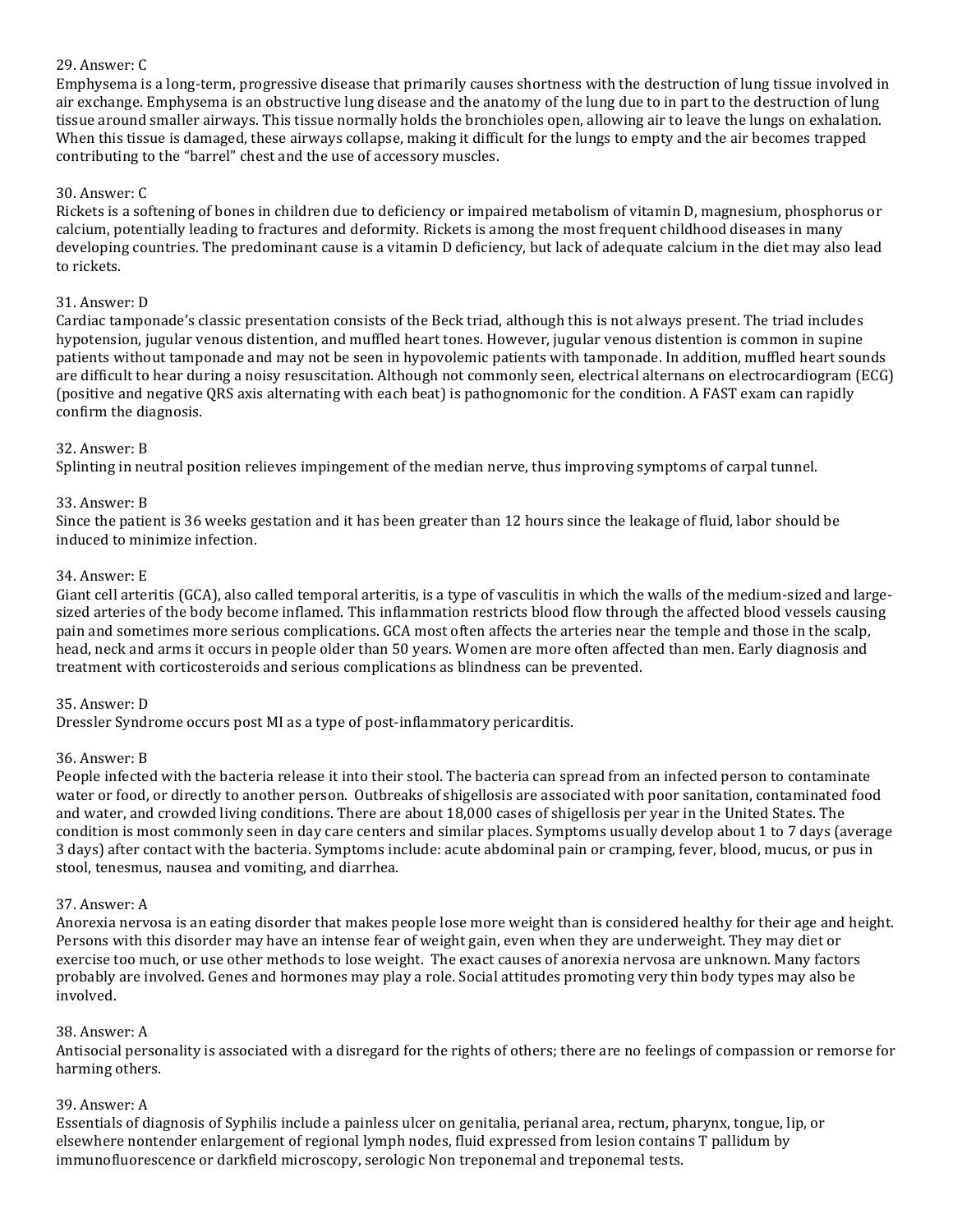# 40. Answer D:

Benign prostatic hypertrophy is the most common benign tumor in men. It includes obstructive or irritative voiding symptoms, smooth, firm, elastic enlargement of the prostate on rectal examination, absence of urinary tract infection, neurologic disorder, urethral stricture disease, prostatic or bladder malignancy.

# 41. Answer: D

A painless testicular mass is pathognomonic for a testicular malignancy. More commonly, patients present with testicular discomfort or swelling suggestive of epididymitis and/or orchitis. In this circumstance, a trial of antibiotics is reasonable. However, if symptoms persist or a residual abnormality remains, then testicular ultrasound examination is indicated.

# 42. Answer: B

This patient most likely has urge incontinence due to detrusor overactivity causing leakage from bladder contractions. This is the most common cause of incontinence in older patients and is supported by the history given. Treatment involves use of anticholinergic medications, such as oxybutynin, to relax the bladder.

# 43. Answer: D

Hordeolum is an infection of the Meibomian glands of the eyelid. Symptoms include pain, redness, and swelling. 44. Answer: D

Telangiectatic vessels are often visible in the lesions seen with basal cell carcinoma.

# 45. Answer: A

Cerebellar function is tested by finger-to-nose, heel-to-knee, rapid alternating movements, and gait.

# 46. Answer: B

Sarcoidosis is common in the third and fourth decades of life. There are often no lung findings noted on exam and hepatosplenomegaly is a common finding. Hypercalcemia is found in about 5% of patients with sarcoidosis and indicates need for therapy.

# 47. Answer: A

Durable remission following splenectomy is achieved in 60 to 65 percent of ITP cases, less so in older subjects. The use of splenectomy to treat ITP has diminished since the development of steroid therapy and other pharmaceutical remedies.

# 48. Answer: A

The daily dose-free interval sufficient to avoid tolerance to ISDN has not been well defined. Studies of nitroglycerin (an organic nitrate with a very short half-life) have shown that daily dose-free intervals of 10 to 12 hours are usually sufficient to minimize tolerance. Daily dose-free intervals that have succeeded in avoiding tolerance during trials of moderate doses (e.g., 30 mg) of immediate-release ISDN have generally been somewhat longer (at least 14 hours), but this is consistent with the longer halflives of ISDN and its active metabolites. For the formulation of controlled-release Isosorbide dinitrate, the necessary dose-free interval must be greater than 18 hours. (FDA)

# 49. Answer: D

Epidural hematoma (EDH) is the accumulation of blood in the potential space between brain dura and bone. EDH occurs in approximately 2% of patients with head injuries and 5-15% of patients with fatal head injuries. EDH is considered to be the most serious complication of head injury, requiring immediate diagnosis and surgical intervention.

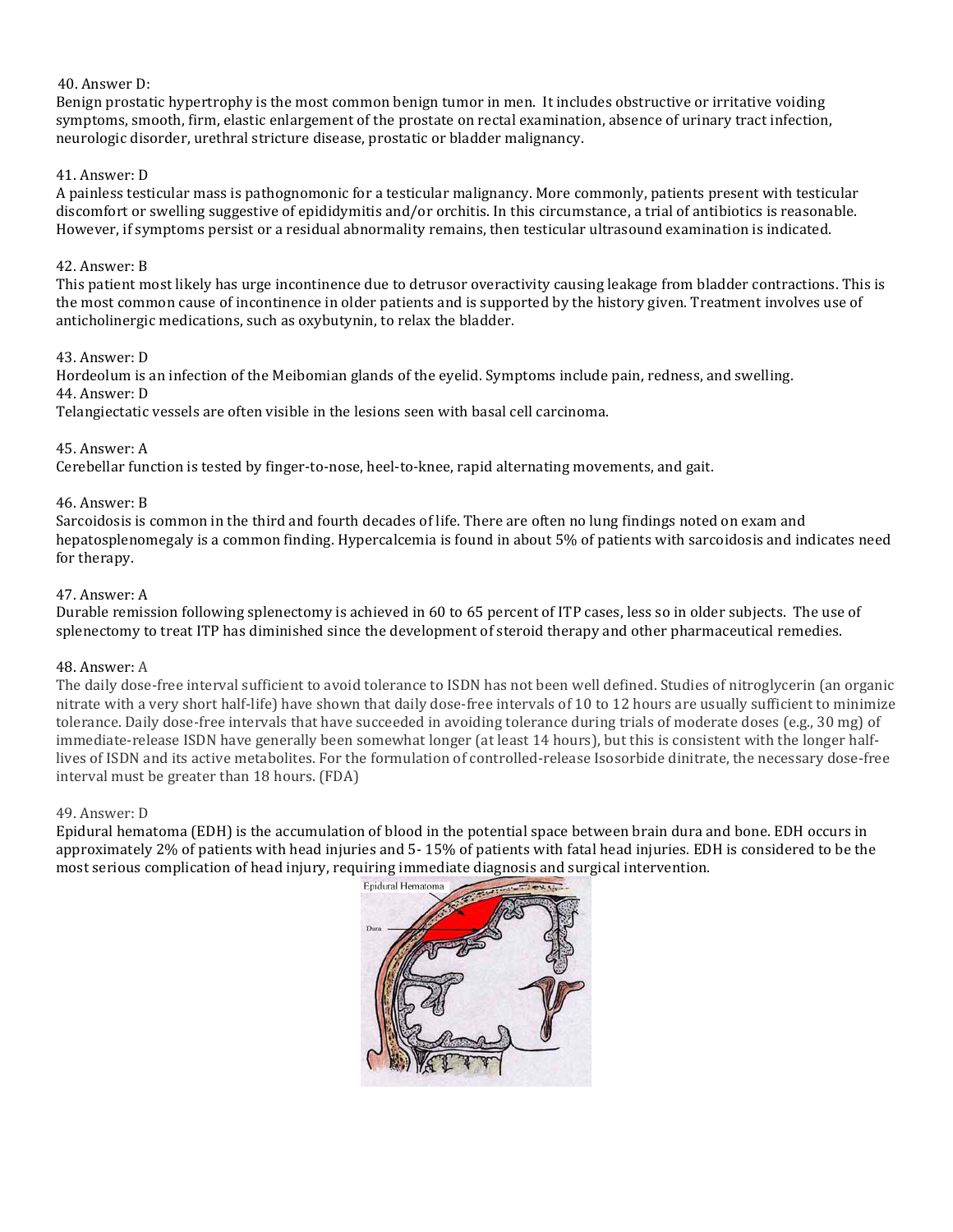## 50. Answer: D

Age-related macular degeneration (AMD) is a medical condition which usually affects older adults and results in a loss of vision in the center of the visual field (the macula) because of damage to the retina. In the dry (nonexudative) form, cellular debris called drusen accumulate between the retina and the choroid, and the retina can become detached. In the wet (exudative) form, which is more severe, blood vessels grow up from the choroid behind the retina, and the retina can also become detached. Drusen (singular, "druse") are tiny yellow or white accumulations of extracellular material that build up in Bruch's membrane of the eye. The presence of a few small ("hard") drusen is normal with advancing age, and most people over 40 have some hard drusen. However, the presence of larger and more numerous drusen in the macula is a common early sign of age-related macular dengeneration (AMD).

## 51. Answer: C

The cause of rheumatoid arthritis (RA) is unknown. It is an autoimmune disease, which means the body's immune system mistakenly attacks healthy tissue. RA can occur at any age, but is more common in middle age. Women get RA more often than men. Infection, genes, and hormone changes may be linked to the disease. RA usually affects joints on both sides of the body equally. Wrists, fingers, knees, feet, and ankles are the most common sites.

#### 52. Answer: D

Obstructive diseases (such as COPD and bronchiectasis) are associated with increased lung volumes (including residual volume) due to air trapping (obstruction). All the others are decreased in emphysema.

#### 53. Answer: B

Isoniazid is associated with hepatitis (especially in patients older than 35 years of age), and peripheral neuropathy (prevented with the co-administration of vitamin B6/pyridoxine). Patients may have interactions with tyramine-containing foods.

#### 54. Answer: C

The ocular weakness and generalized weakness that is worse with repeated use of the muscle is hallmark for myasthenia gravis. Myasthenia gravis is an autoimmune disorder of the peripheral nerves due to auto-antibodies against the POSTsynaptic acetylcholine receptor, causing progressive weakness that is worse with repeated muscle use. Up to 75% of patients with myasthenia gravis have a thymus gland abnormality (such as a thymoma or hyperplasia). In the neurologic exam, the reflexes are usually normal with Myasthenia gravis.

#### 55. Answer: A

The signs of edema, proteinuria, and hyperlipidemia are hallmark of nephrotic syndrome. 80% of nephrotic syndrome in children is due to minimal change disease and the management of choice is prednisone. >80% of children with nephrotic syndrome will have remission with steroid therapy after 3 months.

#### 56. Answer: A

Procainamide is a class I antiarrhythmic that has been shown to prolong repolarization and the refractory period. Class I antiarrhythmics block sodium channels.

#### 57. Answer: B

Amenorrhea (the absence of menses) is divided into primary and secondary causes. Secondary amenorrhea is defined as the absence of menses for at least 3 months in a patient with a previously normal menstruation (or 9 months in patients who was previously oligomenorrhea). Pregnancy is the most common cause of secondary amenorrhea so the first step in the workup of amenorrhea is to rule out pregnancy.

#### 58. Answer: A

This is the classic malar rash associated with lupus erythematosus. It presents with an erythematous malar rash with sparing of the nasolabial folds. Anti nuclear antibody testing is used to screen suspected cases of systemic lupus erythematosus. Antibodies specific to SLE includes anti double-stranded DNA and Anti-Smith antibodies. Suspect lupus in the differential in a young woman presenting with fever, joint pain and a rash worsened with sun exposure.

# 59. Answer: C

Boerhaave syndrome is an esophageal rupture, causing the air in the esophagus to be absorbed into the soft tissues, leading to pneumomediastinum. 

#### 60. Answer: D

The signs and symptoms in this scenario are consistent with acute stroke with probable involvement of the middle cerebral artery (since the weakness is more pronounced in the upper extremities compared to the lower extremities). A CT scan of the head is recommended to rule out hemorrhagic stroke because the patient presented in less than 3 hours from the symptoms onset so he may be a candidate for thrombolytic therapy (after a hemorrhagic stroke is ruled out).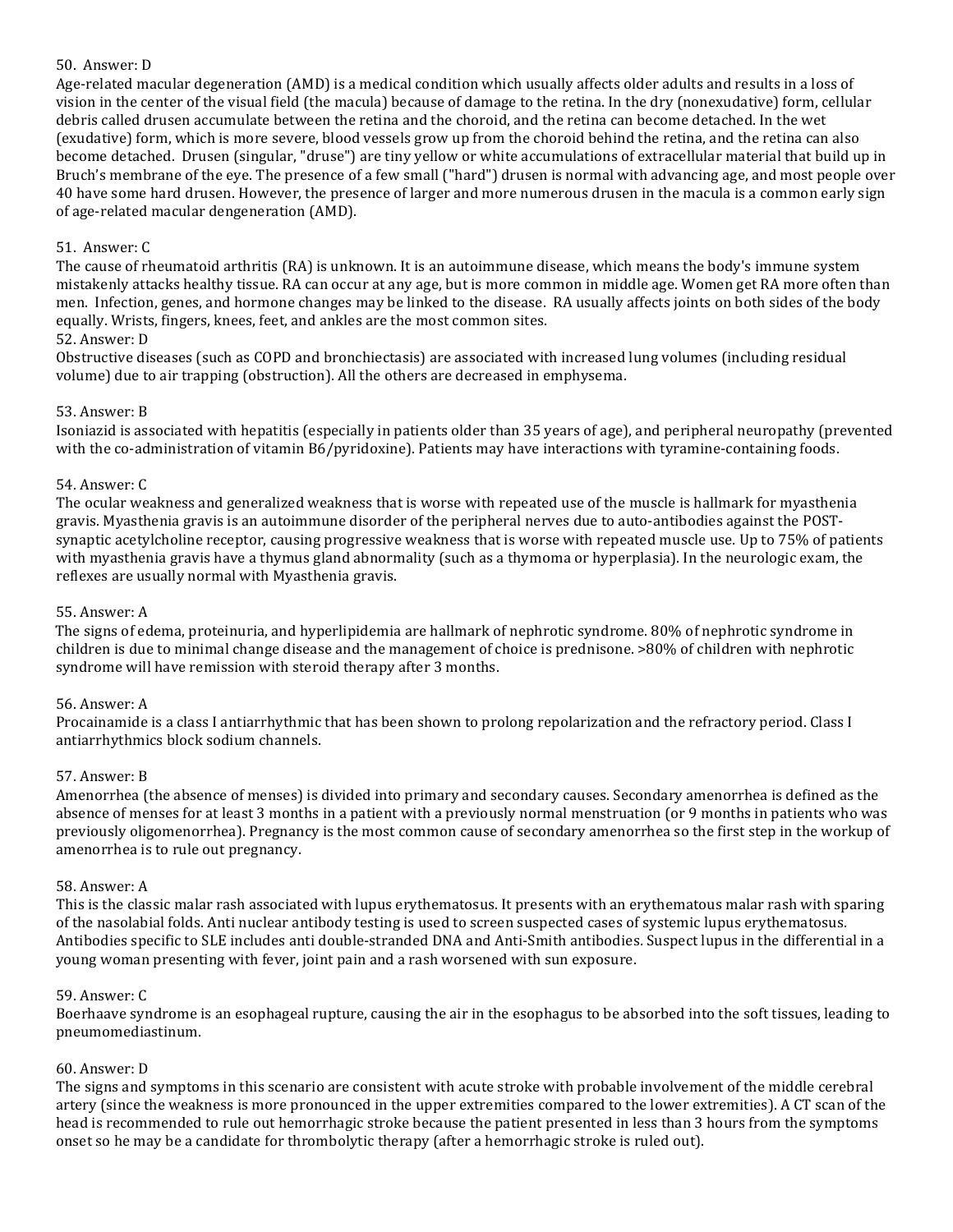# 61. Answer: B

Most Pasteurella isolates are susceptible to oral antimicrobials such as amoxicillin, amoxicillin/clavulanic acid, minocycline, fluoroquinolones, and trimethoprim/sulfamethoxazole.

# 62. Answer: C

Alpha thalassemia intermedia (Hemoglobin H disease) is associated with decreased production of hemoglobin alpha chains. There are 4 genes that encode for the alpha subunit. In patients with alpha thalassemia intermedia, there is only one functioning gene. The decreased alpha chain synthesis leads to excess beta chains that form insoluble tetramers called Heinz bodies that show up as red blood cell inclusions. There patients present with a severe anemia similar to beta thalassemia major (Cooley's anemia) characterized by severe anemia, hepatosplenomegaly, frontal and maxilla overgrowth, pigmented gallstones and iron overload.

# 63. Answer: D

Abruptio placentae is the premature separation of the placenta from the uterine wall, most commonly occurring in the third trimester. It is classically associated with severe abdominal pain, painful uterine contractions and a rigid uterus. The most common predisposing factor for abruptio placentae is maternal hypertension (which is present in this patient).

# 64. Answer: C

These findings are consistent with a left bundle branch block. Left bundle branches are considered a myocardial equivalent because myocardial infarctions can present the new bundle branch blocks. Preexisting left bundle branch blocks are already associated with ST elevations. The Sgarbossa criteria can be used to determine the possibility of ST elevation MI patients with left bundle branch blocks.

# 65. Answer: A

Basel cell carcinoma is a malignant skin tumor. The lesion of basal cell carcinoma is usually described as a small, raised, translucent, pearly papule with central ulceration and rolled borders. Basal cell carcinoma most commonly occurs on the face, nose and trunk. Basal carcinoma is the most common type of skin cancer in the United States and is seen most commonly in fair-skinned individuals with prolonged sun exposure and patients with xeroderma.

# 66. Answer: C

Acute cholangitis usually presents with the triad of fever, right upper quadrant abdominal pain and jaundice. Cholangitis occurs when a stone obstructs a bile duct, leading to a subsequent infection of the bile ducts and cholestasis. An increased ALP with GGT is indicative of cholestasis.

# 67. Answer: C

This describes the basic pathophysiology of sarcoidosis and also explains why corticosteroids are used in the management of sarcoidosis (they blunt the immune response and decrease the granuloma formation). Sarcoidosis is suspected based on the presence of erythema nodosum (bilateral anterior shin redness that is tender to palpation), uveitis (eye pain and redness) and pulmonary involvement (nonproductive cough with a chest radiograph showing bilateral hilar lymphadenopathy). Lupus pernio is the pathognomonic skin finding in patients with sarcoidosis.

# 68. Answer: B

In patients older than 40 years old who present with hematuria with a negative urinalysis, one should rule out a malignancy of the urinary tract. Cystoscopy allows for possible biopsy if bladder cancer is seen. 69. Answer: C

# Erysipelas is a variant of cellulitis, distinguished by well demarcated (sharp borders), marked erythema and warmth (hence the nickname St. Anthony's fire). Erysipelas occurs most commonly on the face.

# 70. Answer: B

The sigmoid colon (located in the left lower quadrant) is the most common site for diverticula formation. Classically diverticulitis presents with left lower quadrant pain.

# 71. Answer: B

Narcotics are miotics, so narcotic intoxication will cause pinpoint pupils. Narcotic withdrawal will cause the opposite, mydriasis. All of the other choices are associated with narcotic withdrawal.

# 72. Answer: B

Chloroquine is the drug of choice for management in chloroquine sensitive areas. For Chloroquine resistance, Atovaquone (Choice  $C$ ) + Doxycycline (Choice A) or clindamycin (Choice D) can be used.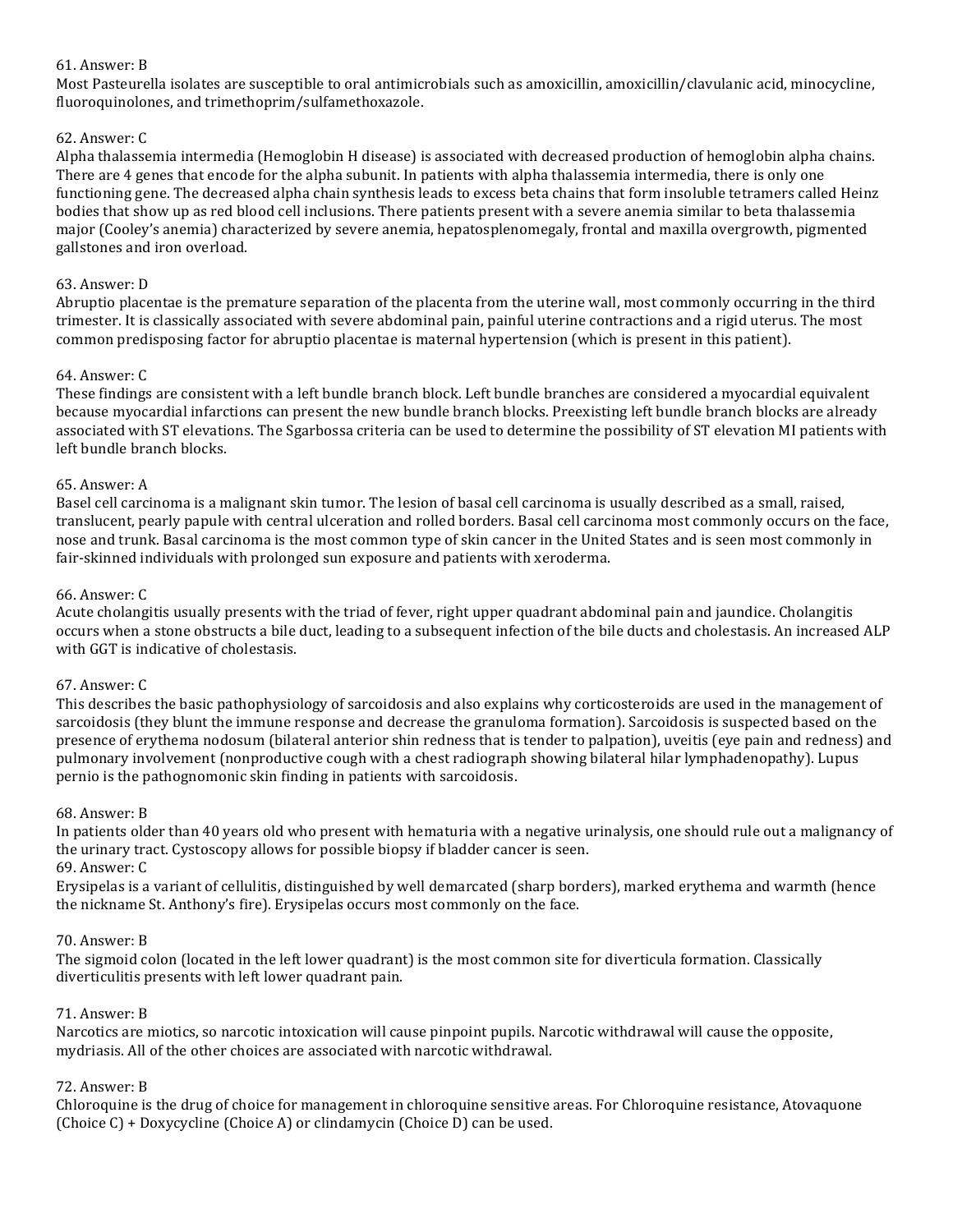# 73. Answer: C

Osteomalacia is due to vitamin D deficiency in adults. It is associated with demineralization of the bone. In some areas, the demineralized bone (osteoid) can give the appearance of a fracture. This is called a Looser line or Looser zone.

# 74. Answer: E

Primary adrenal insufficiency is lack of the adrenal cortex production of cortisol, aldosterone (and androgen in females). The low levels of cortisol stimulate increased pituitary ACTH secretion. The increased ACTH levels cause increases in melanocyte stimulating hormone levels (both ATCH and MSH made from the same precursor molecule), leading to hyperpigmentation. In secondary, there is decreased ACTH production so there is no hyperpigmentation. All of the other symptoms can be seen in both primary and secondary insufficiency.

# 75. Answer: A

Naegele's rule states that pregnancies last approximately 280 days (40 weeks) so to calculate it, use the first day of the menstrual period and subtract 3 months and add seven days to get a rough estimated due date.

# 76. Answer: D

This is the classic presentation of pulmonary embolism. All of the choices can be used in suspected pulmonary embolism so this question tests your ability to tell the indications and contraindications for each test. Spiral CT scan of the chest with IV contrast is considered the best initial screening test for pulmonary embolism in a patient with moderate to high clinical suspicion. There is a high clinical suspicion because she is a smoker, she is on oral contraceptives (hypercoagulability) and she had a car ride greater than 4 hours (venous stasis).

# 77. Answer: C

Acetaminophen poisoning can cause gastroenteritis within hours and hepatotoxicity 1 to 3 days after ingestion. Severity of hepatotoxicity after a single acute overdose is predicted by serum acetaminophen levels. Treatment is with N-acetylcysteine to prevent or minimize hepatotoxicity.

# 78. Answer: B

The patient has an unstable tachycardia, evident by chest pain, hypotension and persistent symptoms. Synchronized cardioversion is the first line management of unstable tachycardia. Synchronized cardioversion works by giving an electrical shock, which places all the cardiac cells in the absolute refractory period, terminating the tachyarrhythmia and allowing recovery of the sinoatrial node to become the dominant pacemaker.

# 79. Answer: C

In patients with mitral valve prolapse with autonomic symptoms, beta blockers can be given to reduce the symptoms. Otherwise, in the majority of patients with mitral valve prolapse without significant autonomic symptoms, observation and reassurance is the treatment of choice. This is a key point to remember. Without significant autonomic symptoms, choose reassurance.

# 80. Answer: B

Amiodarone is a class III antiarrhythmic. Because it contains iodine, it may cause hyperthyroid or hypothyroid disorders. Other side effects include corneal deposits with long term use and pulmonary fibrosis.

# 81. Answer: B

This is the classic description of CREST syndrome (limited scleroderma). CREST is a mnemonic for Calcinosis cutis, Raynaud's phenomenon, Esophageal motility disorders, Sclerodactyly and Telangiectasia. Anti-centromere antibodies are associated with limited scleroderma whereas Scl-70 antibodies are more commonly associated with diffuse scleroderma.

# 82. Answer: D

Unilateral Nevoid Telangiectasia Syndrome is characterized by superficial telangiectasias in a unilateral distribution and is seen in patient with underlying hepatic disease.

# 83. Answer: C

A DEXA scan is the diagnostic test of choice for suspected osteoporosis (defined as a T score of  $\leq$  -2.5). All of the other choices may be used as adjuncts for osteoporosis or other suspected bone disorders but is not the diagnostic test of choice.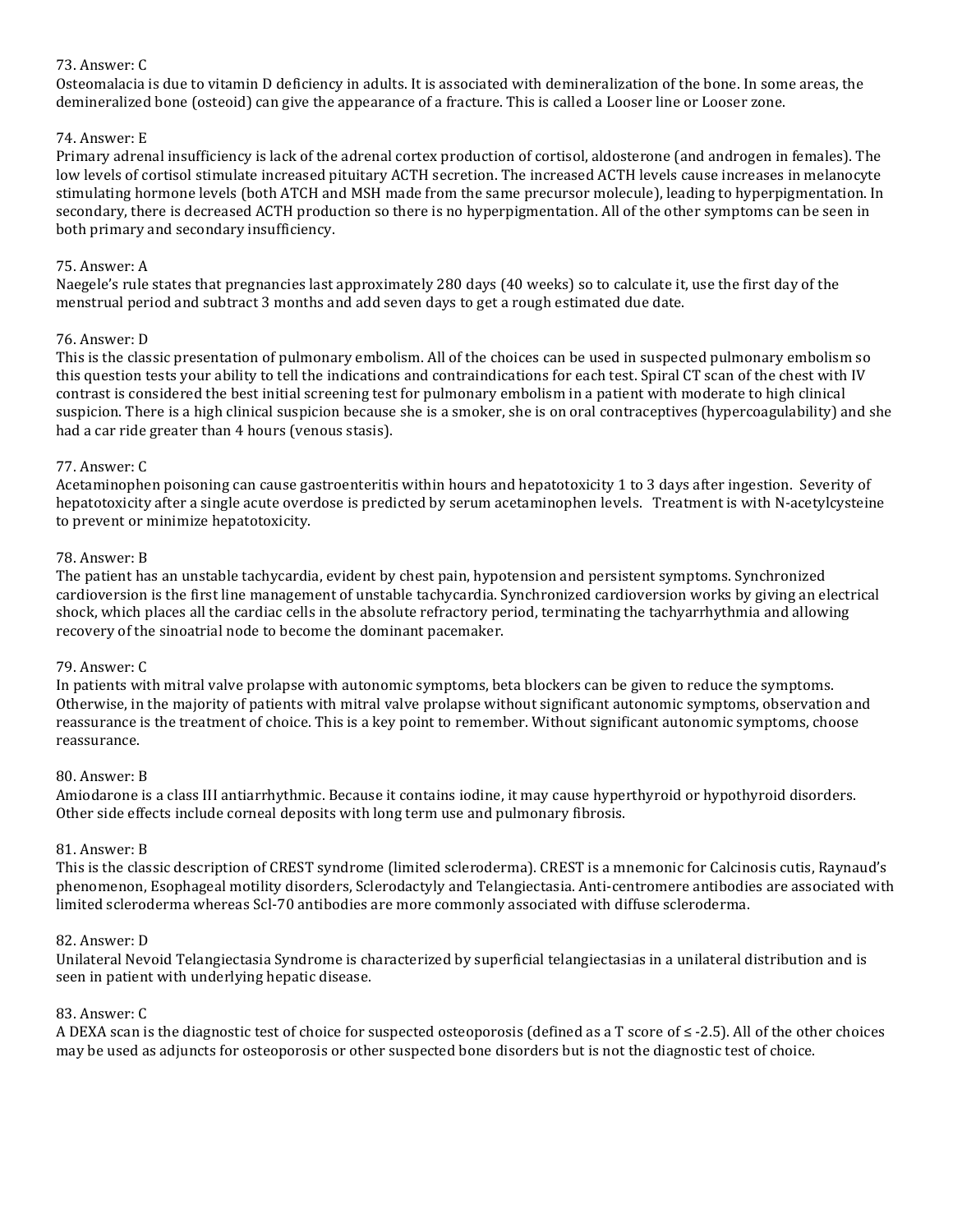# 84. Answer: D

Anterior cruciate ligament injuries are commonly associated with sudden deceleration, pivoting injuries. It is classically associated with a pop and then swelling from hemarthrosis. Sometimes, the ruptured ACL can pull off a piece of the lateral tibial condyle at the ACL insertion site. This is known as Segond's fracture. The Lachman's test is positive in patients with ACL injuries. An anterior drawer test may also be done but Lachman's test is more sensitive than the anterior drawer test for ACL injuries. 

# 85. Answer: B

The treatment of choice for localized non small cell carcinoma (squamous cell, bronchoalveolar and large cell and adenocarcinoma) is surgical resection.

# 86. Answer: B

This is a classic presentation of malignant otitis externa, which is seen commonly in diabetics. Pseudomonas aeruginosa is the most common cause of acute otitis externa as well as malignant otitis externa. Staphylococcus aureus is also a common cause of otitis externa. It can be caused by different bacteria and fungi (if due to fungal causes, Candida and Aspergillus usually predominate). 

# 87. Answer: C

Toxic optic neuropathy can be a side effect of Ethambutol use.

# 88. Answer B

Janeway lesions are seen in infective endocarditis and are classically described as painless macules seen on the palms and the soles, representing embolic and immune phenomena. They are part of the modified Duke criteria as a minor criterion for suspected infective endocarditis.

# 89. Answer: A

Restrictive cardiomyopathy is increased ventricular rigidity to diastolic dysfunction with preserved systolic function. Because the ventricles are stiff and noncompliant, it leads to some backup of blood in the atria, leading to bilateral atrial enlargement on echocardiography.

# 90. Answer: D

Pneumococcal vaccine is recommended in patients over the age of 65, It is also recommended in patients between ages of 2-64 years with chronic diseases, such as congenital cardiac, pulmonary diseases, alcoholism, diabetes mellitus, asplenia, and immunocompromised patients.

# 91. Answer: B

In testing for development hip dysplasia/dislocation, the Barlow test can be performed. It involves adducting the hip with pressure placed on the knee pressing posteriorly. Once the hip dislocation is diagnosed, the Ortolani maneuver cab be used to reduce it.

# 92. Answer: D

Biguanides, such as metformin, work primarily by decreasing hepatic glucose production. They have no effect on pancreatic beta cell insulin secretion, so they are not associated with hypoglycemia. Most frequent complaint of patients when taking this medication is diarrhea.

# 93. Answer: A

This is the classic presentation of pelvic inflammatory disease, an ascending infection of the upper reproductive tract. Patients with PID usually present with pelvic/lower abdominal pain. Cervical motion tenderness (a positive Chandelier's sign) is hallmark of PID. Gonorrhea and chlamydia are two of the most common causes of PID, so treatment will often cover these two organisms unless other organisms are suspected.

# 94. Answer: A

Schizophrenia is defined as functional decline, hallucinations and bizarre delusions of greater than 6 months duration with 1 month of acute symptoms. This patient has auditory hallucinations and control delusions. He also exhibits some negative symptoms. (cold, flat affect).

# 95. Answer: E

Tinea versicolor classically presents with erythematous plaques and fine white scales common in the scalp, face, eyebrows, beard, nasolabial folds, chest and intertriginous regions of the groin. Tinea versicolor is classically associated with Malassezia furfur, a yeast that is part of the normal flora but causes a reaction in some patients. All of the other choices can be used in the management of Tinea versicolor.